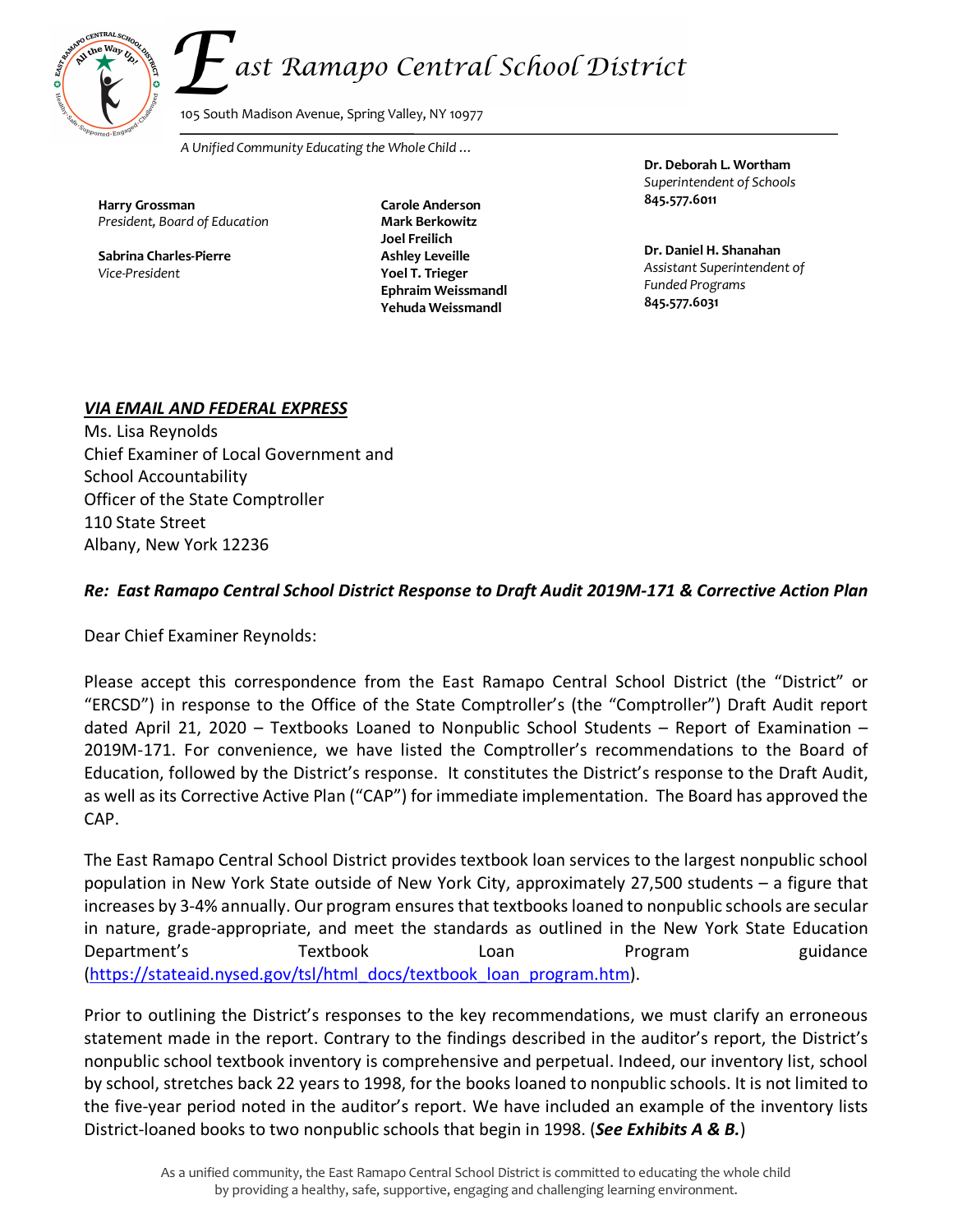Considering the magnitude of our nonpublic school textbook loan program, and the extensive array of moving parts that constitute our operation, the District is pleased that the auditors found the vast majority of the controls in our system to be satisfactory.

The District takes exception, however, with the findings of the audit that were based on data collected from a different operation in the District, namely the Transportation Department. These data were years old, used in a different audit, and not reflective of the data we currently use for transportation. We believe that, had the auditors examined the protocols, procecdures, and systems that the Textbook Loan office uses to ensure – within its scope of influence – that only eligibile nonpublic students are loaned textbooks, they would have found a precise and rigorous operation that ensured adherence to laws and regulations.

As for the other Key Findings made, we believe that the action plan set forth below will rectify the issues outlined in the audit. The District is committed to implementing the Comptroller's recommendations to ensure efficient fiscal management of textbooks.

#### **RECOMMENDATIONS FOR DISTRICT OFFICIALS**

## **Recommendation No. 1:** *Implement procedures to ensure that only eligible nonpublic school students are provided with textbooks.*

DISTRICT RESPONSE AND CORRECTIVE ACTION PLAN: The District verifies the addresses of nonpublic school students who reside within the geographical boundaries of the District for both the purposes of transportation (Education Law § 3635) and the receipt of textbooks (Education Law § 701). The Transportation Department collects and reviews the required forms and documents submitted to them by parents of nonpublic school students and, through them, verifies students' District residency. Residency and age verification documents include birth certificates, passports, utility bills, leases, mortgage statements, among others.

During the 2018-2019 school year, the District worked intently to create a comprehensive, accurate, and up-to-date database of nonpublic school students that includes all legally required registration data for new applications as well as reapplications of nonpublic students. Starting in July 2019, all nonpublic students have been required to annually submit a new or updated nonpublic school transportation request form. Through this new requirement, the District assures the accuracy, yearly, of its database of District-resident nonpublic school students.

Once student residency is verified, the District's Transportation Department provides each nonpublic student with an ERCSD ID number. In order to receive textbooks, the District's Textbook Loan Office requires each nonpublic school to submit a list of its students along with their District ID number. Each ID number verifies that the student has registered with the Transportation Department and has met the Transportation Department's criteria of residency. With this new database in place, the Transportation-issued ID number for students identified as District residents will ensure eligibility of each nonpublic student for the textbook loan program.

The Textbook Loan Office has and will continue to ensure that the number of textbooks ordered by each nonpublic school does not exceed the number of ERCSD resident students by grade at the school, as determined by the number of students issued ERCSD IDs.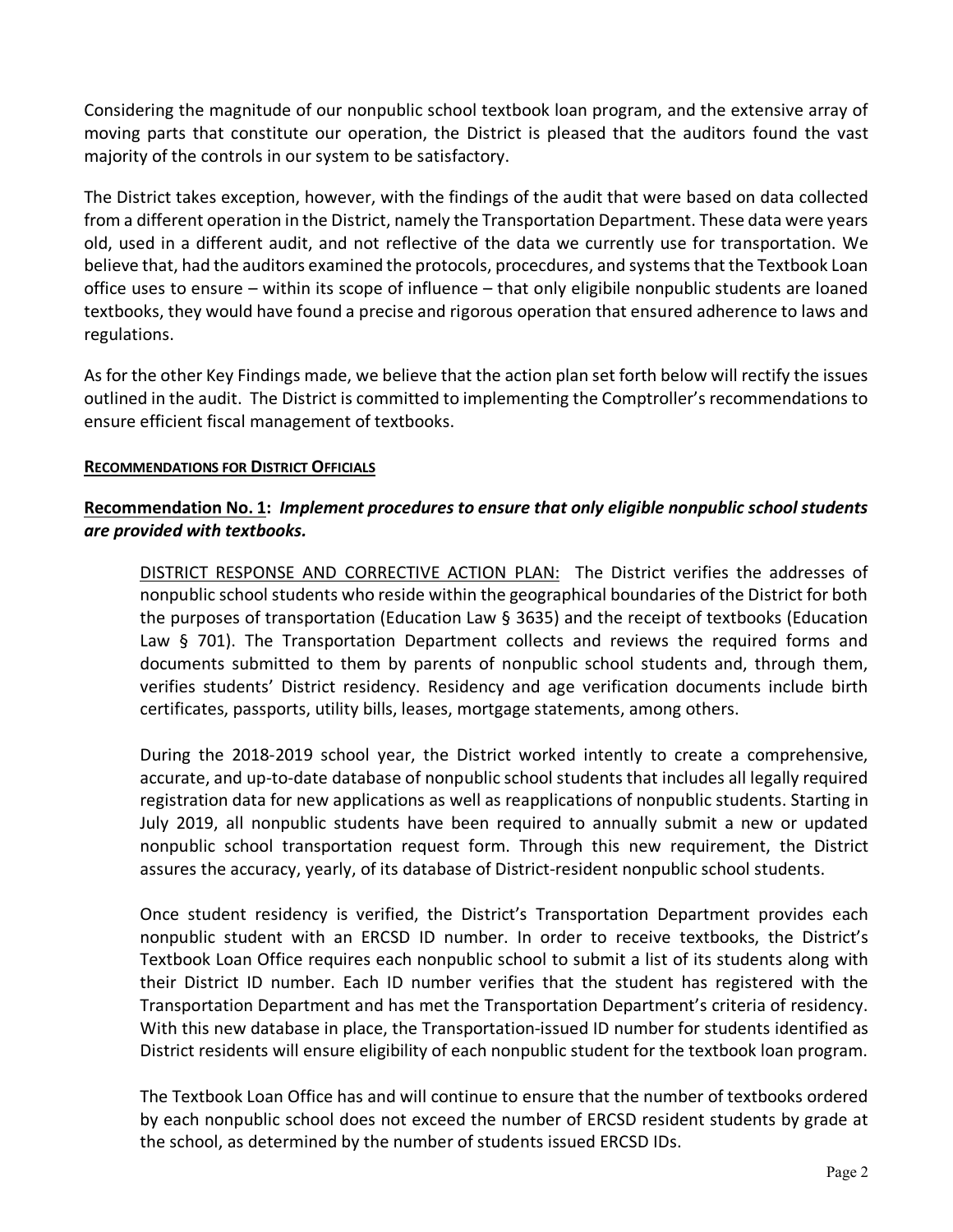- Implementation Date: July 2020. The database from which the Textbook Loan Office determines student textbook eligibility has been updated for accuracy starting in July 2019.
- § Person Responsible for Implementation: Assistant Superintendent of Funded Programs

## **Recommendation No. 2:** *Develop inventory control systems that account for all District owned textbooks, including those loaned to nonpublic school students. Systems should identity each textbook owed and where they are located.*

DISTRICT RESPONSE AND CORRECTIVE ACTION PLAN: The District's textbook loan inventory is extensively longer than the five years noted in the report. The nonpublic textbook inventory goes back to 1998, or 22 years. The Textbook Loan Office has typically accessed only the last five years of inventory for each nonpublic school to determine whether or not the school is eligible to request a textbook in a particular content area and grade. We have selected two schools and included a snapshot of their inventory lists of loaned books. (*See Exhibits A & B*) The District follows MYSED textbook loan program guidance (https://stateaid.nysed.gov/tsl/html\_docs/textbook\_loan\_program.htm) to establish a five-year rotation for purchasing and lending new textbooks to nonpublic schools.

In October 2019, prior to the issuance of the audit report, the District communicated a new modified procedure for nonpublic schools to return unused textbooks to the District. The District sent each nonpublic school a package of information entitled "Book Returns Directions." (*See*  **Exhibit C**) Included in that packet was a chart entitled "Procedures for Returning Loaned Books to the District." (*See Exhibit C*) The package of information detailed a specific procedure whereby nonpublic schools are required to complete an inventory table identifying each book by title, publisher, year of publication, and condition (i.e., excellent, good, fair, poor). Nonpublic schools have returned about 650 books already as of March 2020.

District staff from the Textbook Loan Office monitor the inventory and confirm the conditions of the books. Books that are in excellent, good, or fair condition are removed from the school's inventory list and set aside to be recycled to other nonpublic schools prior to purchasing new books of the same title. Books in poor condition, including obsolete books, are set aside to await Board approval for disposal.

> § Implementation Date: The process has been ongoing since October 2019, and the District will provide lists to nonpublic schools in June or July 2020, dependent on any delays caused by COVID-19.

Person Responsible for Implementation: Assistant Superintendent of Funded Programs

**Recommendation No. 3:** *Maintain and refer to annual textbook inventory records prior to filling textbook orders or ordering new textbooks*.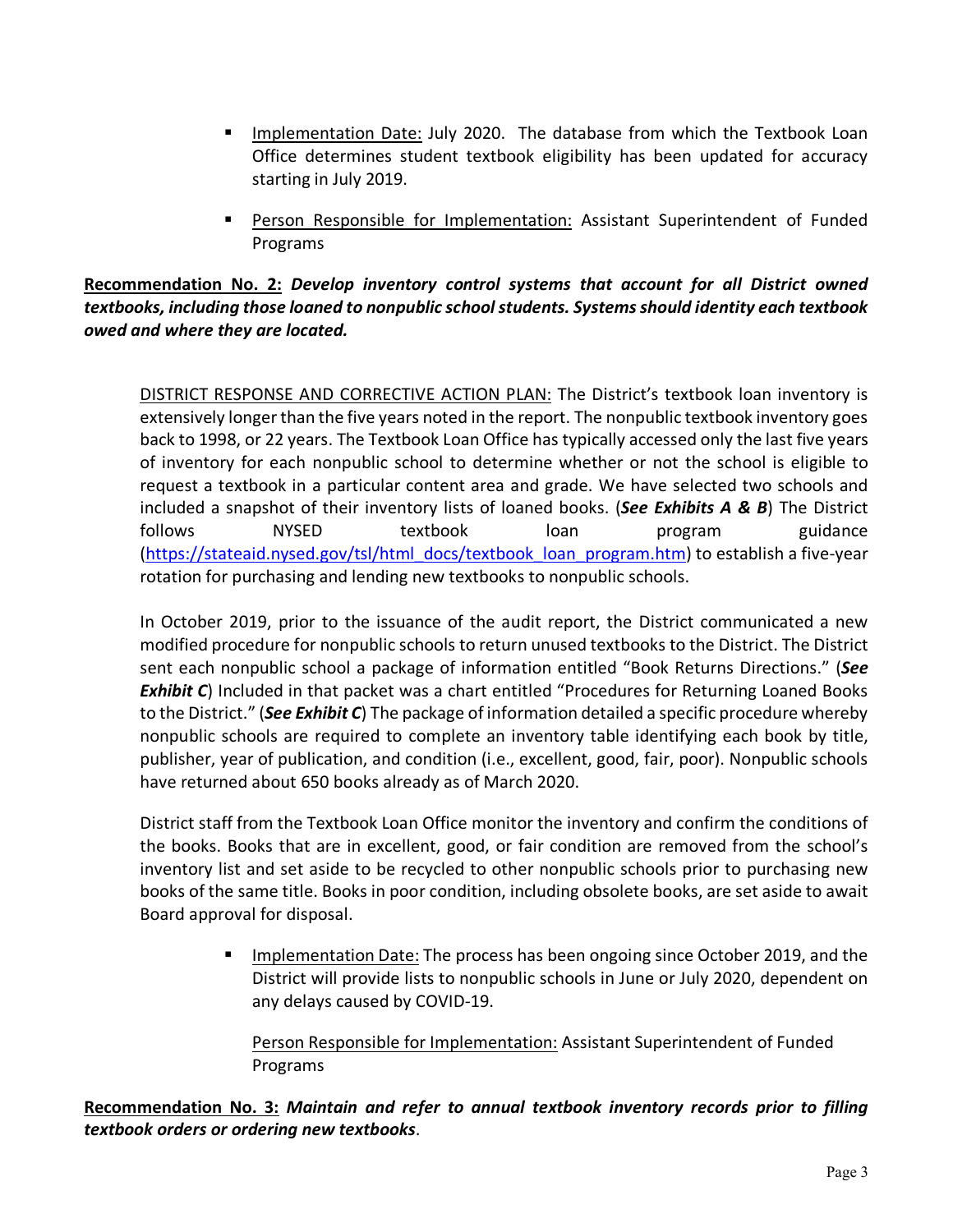DISTRICT RESPONSE AND CORRECTIVE ACTION PLAN: The District keeps accurate and up-to-date records on all materials loaned to nonpublic schools funded by the Textbook Loan funds. (*See*  **Exhibits A & B**) The District endeavors to fix all problems with the return and disposal of textbooks from the nonpublic schools through a new program initiated in October of 2019.

During the 2019-2020 school year, prior to the issuance of the audit report, the District began compiling inventories of books for each nonpublic school of both the books loaned, returned, and disposed. The District has also maintained up-to-date inventory lists for each title that nonpublic schools borrow from the District for a period of 5 years, in accordane with District policy entitled "Inventory Review Reports." (*See Exhibit D*) The District's future plan is to provide the nonpublic schools with 5-year inventory lists of books on loan to facilitate the process of rectifying physical inventories. This process has been scheduled to take place during the months of June and July 2020 (pending the lifting of COVID-19 related school closures).

Going forward, the District will require each nonpublic school to conduct a physical inventory count of textbooks, and submit the results of this inventory check each September. The District will also require nonpublic schools to maintain a list of books currently assigned to students and keep records by student of each textbook in use. These records will be kept at the nonpublic school and available for review upon request.

The District will conduct an annual reconciliation of random schools each year to review the student list of assigned books and the physical inventory of books at the school.

- Implementation Date: The process has been ongoing since October 2019, and the District will provide lists to nonpublic schools, as well as perform an annual reconciliation in June or July 2020, dependent on any delays caused by COVID-19.
- § Person Responsible for Implementation: Assistant Superintendent of Funded Programs

#### **RECOMMENDATIONS FOR BOARD OF EDUCATION**

# **Recommendation No. 4:** *Require a perpetual and comprehensive inventory record of textbook loaned to nonpublic students that include the number of textbooks purchased, returned, and disposed of.*

DISTRICT RESPONSE AND CORRECTIVE ACTION PLAN: Please see the District's response to Recommendations Nos. 2 and 3. While the District maintains a comprehensive inventory of textbooks loaned to nonpublic schools, it is in the process of implementing a system to track the return and disposal of books.

- Implementation Date: The process has been ongoing since October 2019, and the District will provide lists to nonpublic schools in June or July 2020, dependent on any delays caused by COVID-19.
- **Person Responsible for Implementation:** Assistant Superintendent of Funded Programs.